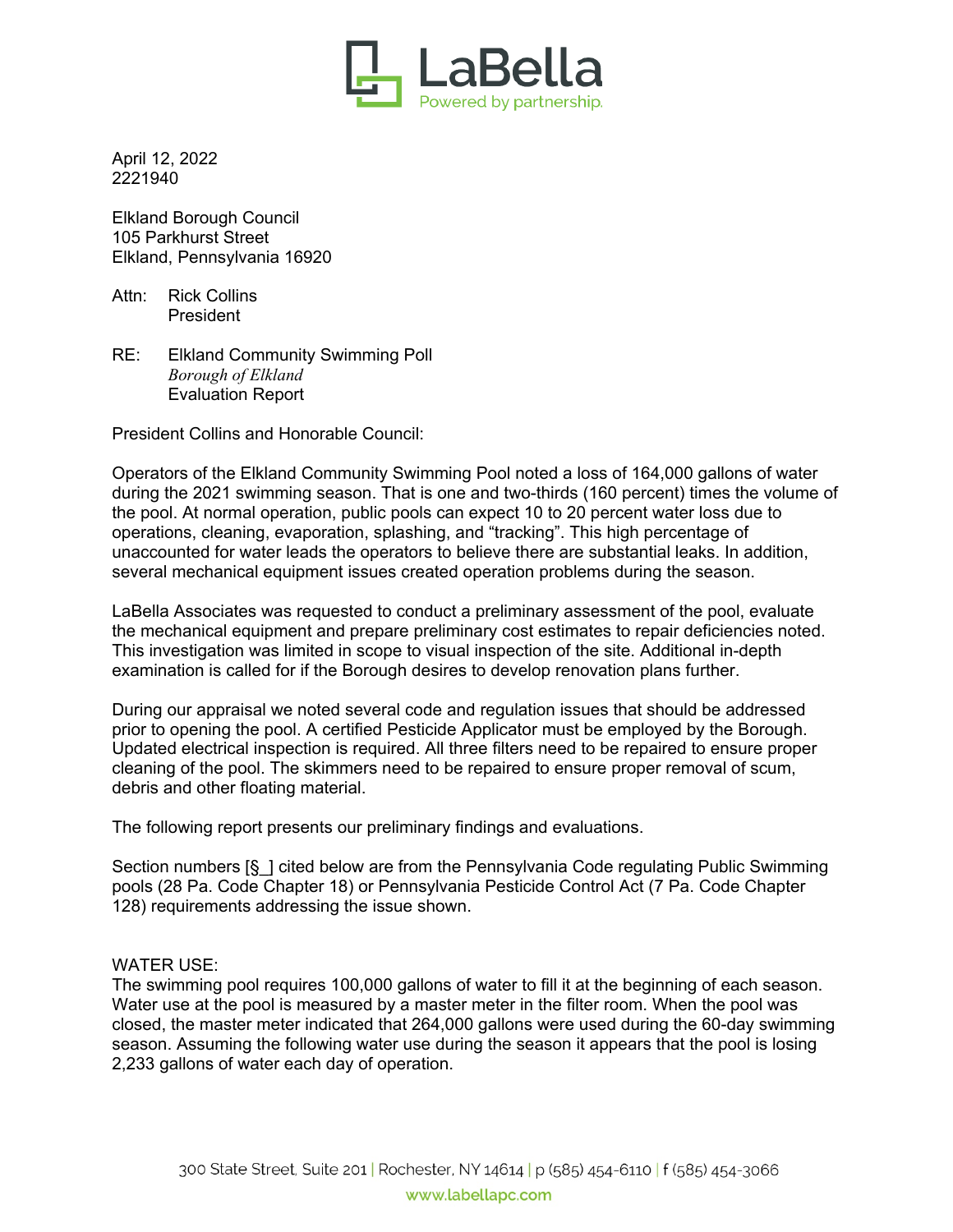

Filling 92,300 gallons Staff personal use **1980 COV EX 10 gallons** 4 EA x 10 ga/day x 64 days 2,560 gallons Swimmer personal use 10 EA x 12 gal/day x 60 days 7,200 gallons<br>Makeup and operational use 177 gal/day x 64 days 11,328 gallons Makeup and operational use 177 gal/day x 64 days 11,328 gallons<br>
Unaccounted/lost water 150,612 gallons **Unaccounted/lost water** 

264,000 gallons

150,612 gallons/64 days of operation = 2,233 gallons/day

At a cost of \$0.50/100-gallons of water, this loss costs the Borough over \$753 each season.

To find the location of the leaks will require extensive investigation and effort beyond the scope of this preliminary evaluation. Costs of leak locating, using visual observation, dyes, and air testing, could cost between \$9,000 and \$20,000. Cost of repairing the leaks will depend on where they are found. Leaks in the crawl spaces are accessible and can be repaired relatively easily, but leaks under the pool walkways will require extensive excavation. Some of the leaks might be able to be corrected using pipe lining techniques or new pipe repair technology.

POOL CONDITIONS:

1. Cracks on pool surface in the Kiddie pool [§18.3].

*Estimated cost to resurface 1,000 sf @ \$110/sf = \$110,000*

2. Side tiles at top of pool are loose and many come off [§18.41]. Some were replaced and other have been painted instead.

*Estimated cost to resurface 500 sf @ \$75/sf = \$37,500*

3. Coping tiles along the perimeter of the top of the pool are loose and can be pulled off by swimmers [§18.41].

*Estimated cost to replace 200 square feet of tiles @ 125/sf = \$25.000*

- 4. Sidewalks around pool have heaved causing tripping hazards (§18.41).
- 5. Concrete around skimmer baskets have stress cracks in the structure and on the walking surface around the top [§18.41].

*Estimated cost of rebuilding drainage system and walks 1,200 square feet @ \$25/sf = \$300,000*

6. Blue Slide - corrosion on bracing of stairs. It is recommended to replace entire structure with chlorine/corrosion resistant FRP stairs, structure, and platform [§18.3, §18.41].

*Estimated cost = \$27,000*

7. Red Slide – flange on upper section is cracked and needs to be replaced. This piece could break when a swimmer is in it [§18.3, §1841].

*Estimated cost = \$22,500*

## BATHOUSE CONDITIONS:

1. Bathhouse needs a new roof. The existing roof appears to be original and is more than 20-years old. Shingles show extensive deterioration [18.3].

*Estimated cost to reroof 2,375 square feet @ \$4.00/sf = \$9,500*  2. Facia on pool side is rotting and needs to be replaced [18.3].

*Estimated cost to replace 55 linear feet of facia @ \$115/sf = \$6,325*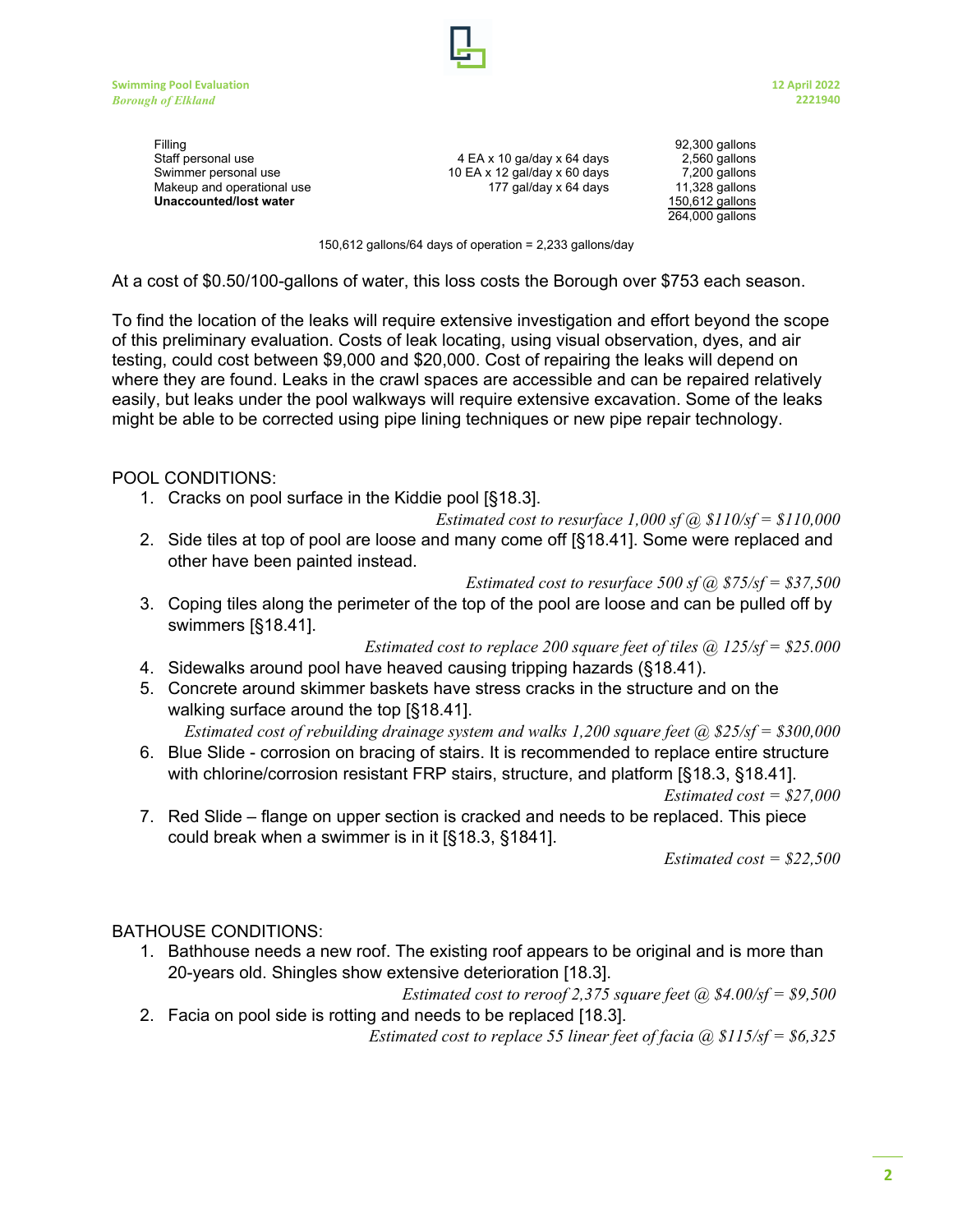3. Handicapped shower in the Boys locker room does not work. The cold-water feed is connected to both sides of the mixing valve [§18.62]. This appears to be causing deadheading.

*Estimated cost to repair mixing valve = \$300*

4. Water heater was never installed. *Estimated cost to install commercial grade water heater = \$1,000* 5. Water fountain does not function. – cause unknown.

*Estimated cost to replace unit = \$1,800*

## MECHANICAL EQUIPMENT CONDITIONS:

1. The pool needs to have an electrical inspection before it is opened. It appears that there has not been an inspection in the last 3 years as required by the code [§18.88].

*Estimated cost to bring electrical system up compliance with code = \$20,000*

2. Mechanical spaces do not have GFI outlets [§18.81].

*Estimated cost to bring electrical system up to code = 1,200*

- 3. There are 15 Skimmer Baskets and supply ports.
	- a. 6 baskets are not operational
	- b. 6 recirculation ports are not operational
	- c. A trash pump is used to skim the pool manually

*Estimated cost to replace filtration collection system = \$5,000*

4. Pool Drains

disinfection equipment.

- a. The pool was observed to have water in the deep end, approximately one-third full.
- b. There are two drains in the bottom of the pool.
	- i. Borough personnel say the drains do not work. They empty the pool with a trash pump and dump the water over the bank.
	- ii.The drain line inside the equipment room was observed to be fully open and dripping water into the tunnel space.

*Estimated cost to replace pool drain system piping = \$15.00 per foot. Length unknown*

5. The perimeter drain does not work. The system should be tested to determine where blockage or damage is.

*Estimated cost to test system = \$3,200*

*Estimated cost to replace the complete collection system 318 linear feet @ \$32/lf = \$10,176* 6. There is no ventilation in the  $CO<sub>2</sub>$  room.

*Estimated cost of ventilation system for CO2 room = \$6,500*

7.  $CO<sub>2</sub>$  system leaks somewhere, but the operators have not been able to locate it.

*Estimated cost to "chase" leak and repair = \$900*

8.  $CO<sub>2</sub>$  system analyzer and control unit does not work efficiently.

*9. Estimated cost to replace = \$1,500* 10. There is no ventilation in the filter room, which contains the chlorine storage and

- *Estimated cost of ventilation system for*  $CO_2$  *room = \$8,000*
- 11. Chlorine room should have gas detection and alarm system.

*Estimated cost of system = \$3,200*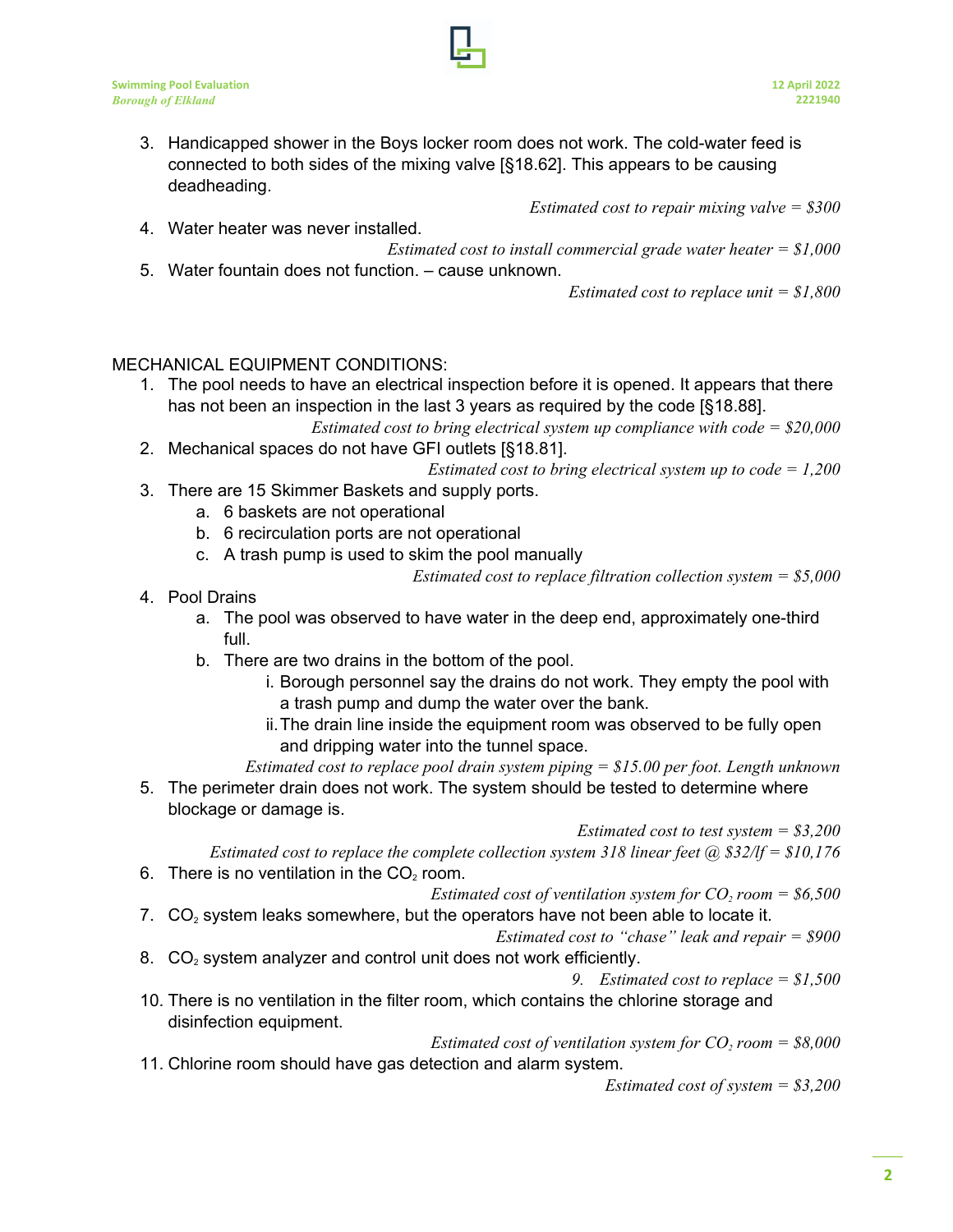- 12. Chlorination system does not have secondary containment.
- *Estimated cost of secondary containment = \$ 2,500* 13. Chlorination control system does not work properly. It will not maintain feed rates as
- programmed. Operators have to manually adjust chlorine feed rate daily.

14. Northern most filter feed line is severed. Filter is off-line and needs to be replaced to provide proper filtration.

*Estimated cost to replace Hayward Swimclear 4-cartridge filter = \$3,525*

15. The drains on the other two filter units are stripped and held in place with 2x4s. They should be replaced.

*Estimated cost to replace two Hayward Swimclear 4-cartridge filter = \$7,050*

16. Filter drains discharge directly on to the ground in the north crawl space under the  $CO<sub>2</sub>$ room.

*Estimated cost to pipe to proper drain = \$1,500*

17. Piping is a mixture of PVC and iron. There is corrosion evident on the metal valves and fittings in the filter room.

*Estimated cost to clean and paint = \$700*

18. The piping drains discharge directly onto the ground in the crawl space.

*Estimated cost to pipe to proper drain = \$1,000*

19. Water was seen in the crawl space under the Girls locker room.

*Resolving #4 of Miscellaneous below may solve this problem*

20. There is no backflow prevention system to prevent cross contamination of the public water supply [§18.73].

*Estimated cost to install backflow preventer = \$22,000*

## MISCELLANOUS ISSUES

- 1. Cable lines crossing property (between parking lot and Bathhouse entrance) are a hazard. The lines hang 7'-6" above grade and are supported on a temporary, unstable, plastic pole. Should that pole be knocked down the cables will be at neck level or lower. *These cables should be properly supported by the utility at NO COST to the Borough*
- 2. Pool has no Winter cover. Deteriorated cover was disposed of and never replaced. *Estimated cost to purchase new commercial grade pool cover = \$10,000*
- 3. Internet cable for security cameras was direct buried from southwest corner of Bathhouse to bank to the north. From there it is just laid on the ground.
	- a. Cable does not appear to "direct bury" type.
	- b. Cable is exposed at bank where it could be hit by mower.
	- c. Unburied cable over bank is a security risk.

*Estimated cost to install direct-burial cable = \$2,300*

4. Water draining from a spring in the hill to the south is "day lighting" at the southeast corner of the perimeter fence. This water is seeping into the ground and appears to be causing settlement of the walk along the south side of the Bathhouse. The walk has settled 2" to 3" at the building face.

*Estimated cost to install drain to move water away from foundation = \$6,000*

*Estimated cost to replace = \$1,500*